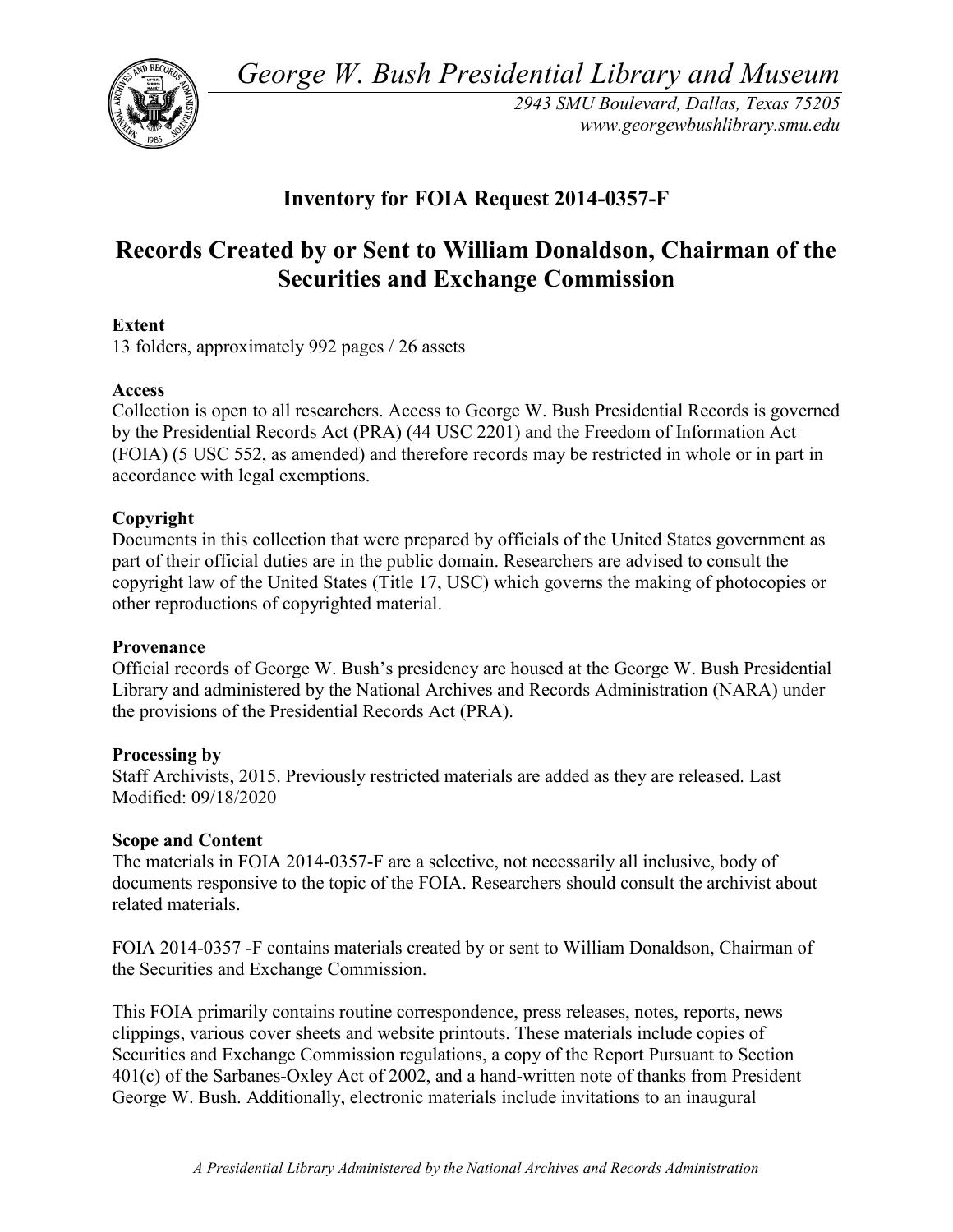celebration and 50th Annual Honorary Awards at the SEC headquarters and an OMB directive regarding the Designation of Senior Officials for Privacy.

#### **System of Arrangement**

The materials in FOIA 2014-0357-F are a systematic body of documents responsive to the topic of the FOIA. Researchers should consult an archivist about related materials.

 Documents responsive to this FOIA were found in these collection areas – Staff Member and Office Files, White House Office of Records Management (WHORM) Subject Files and George W. Bush Presidential Electronic Records.

Staff Member Office Files are maintained at the folder level by staff members within their individual offices and document all levels of administration activity.

Staff Member Office Files are processed at the folder level, that is, individual documents are not selected and removed from a folder for processing. While this method maintains folder integrity, it frequently results in the incidental processing of documents that are not wholly responsive to the subject area.

WHORM Subject Files are processed at the document level.

The WHORM Subject File compiled by the White House Office of Records Management is comprised of a series of documents assigned a letter/number combination and filed in a subject category. A complete listing of the subject categories including a detailed description of each category is available in our research room and on our website at <www.georgewbushlibrary.smu.edu>

 The Executive Office of the President (EOP) instance of the Electronic Records Archive (ERA) contains electronic records created or received by President George W. Bush. These records are stored in Search and Access Sets (SAS) that represent their originating computer program, such as Exchange Email or the Worker and Visitor Entry System (WAVES). In addition to records captured from the White House's electronic systems, EOP-ERA also contains records from the home and shared drives used by White House staff.

 The following is a list of electronic search results lists (SRLs) and folders processed in response to FOIA 2014-0357-F:

### *George W. Bush Electronic Records*

Exchange fromDonaldson contains 14 assets. Exchange\_ToDonaldson contains 12 assets.

### *George W. Bush Textual Records*

#### **Box 1**

#### **Records Management, White House Office of**

Subject Files - FG249 (Securities and Exchange Commission)